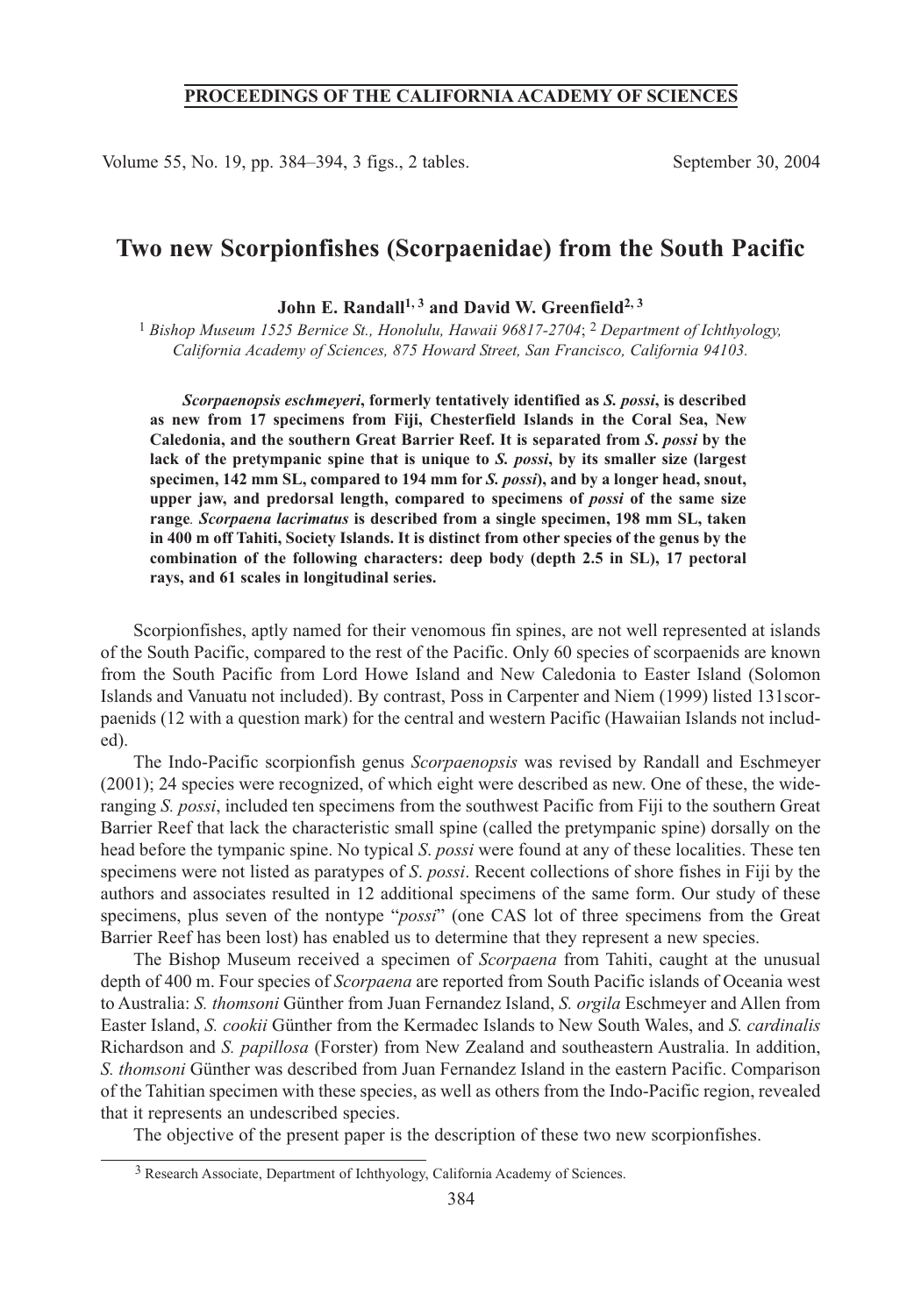### MATERIALS AND METHODS

Type specimens of the new *Scorpaenopsis* have been deposited at the following institutions: Australian Museum, Sydney (AMS); Bernice P. Bishop Museum, Honolulu (BPBM); California Academy of Sciences, San Francisco (CAS); Museum National d'Histoire Naturelle, Paris (MNHN); National Science Museum, Tokyo (NSMT); and the U.S. National Museum of Natural History, Washington, D.C. (USNM).

Lengths of specimens are given as standard length (SL), measured from the front of the upper lip to the base of the caudal fin (posterior end of the hypural plate); head length is measured from the same anterior point to the posterior end of the opercular membrane; body depth is the maximum depth from the base of the dorsal spines (as they emerge from the body), and body width the greatest width just posterior to the gill opening; orbit diameter is the greatest bony diameter, and interorbital width the least bony width; upper-jaw length is taken from the front of the upper lip to the posterior end of the maxilla; caudal-peduncle depth is the least depth, and caudal-peduncle length the horizontal distance between verticals at the rear base of the anal fin and the caudalfin base; lengths of fin spines and rays are measured to their extreme bases; length of base of dorsal fin is measured from the front of the base of the first dorsal spine to the rear base of the last dorsal ray (not to the end of the membrane connecting ray to caudal peduncle); pectoral-fin length is the length of the longest ray. Morphometric data presented in Tables 1 and 2 are given as percentages of the standard length. Proportional measurements in the text are rounded to the nearest 0.05. Pectoral-ray counts include the slender uppermost unbranched ray; counts were made of the rays on both sides. The scales in longitudinal series on the body were counted as oblique rows from the upper end of the gill opening to the base of the caudal fin. Counts of gill rakers were made on the first gill arch, the raker at the angle is contained in the lower-limb count.

# *Scorpaenopsis eschmeyeri* **Randall and Greenfield, sp. nov.**

Figs. 1–2; Table 1

**MATERIAL EXAMINED**.— HOLOTYPE: CAS 218804, female, 101.5 mm, Fiji, Vanua Levu, Rabi Island, northwest shore, 16°26.701′S, 179°56.261′W, 25 m from rocky shore, fringing reef, 1–2 m, rotenone, D.W. Greenfield, T.A. Greenfield, R.C. Langston, and J. Pilippoff, 20 May 2003. PARATYPES: CAS 214577, 115 mm SL, Australia, Queensland, Great Barrier Reef, Capricorn Group, One Tree Island, off reef crest on west side just above dropoff, rotenone, V.G. Springer, 7 December 1966; USNM 243332, 108.0 mm, Fiji, Malolo Island, south side of channel at northwest end of island barrier reef, sand channels and rock walls, 0–18 m, rotenone, V.G. Springer et al., 25 May 1982; USNM 259405, 84.0 mm, Fiji, Viwa Island, small islet on Viwa Reef (17°11′S, 176°54′E), rotenone, V.G. Springer et al., 27 May 1982; BPBM 33775, 75.5 mm, Coral Sea, Chesterfield Islands, lagoon, south end, patch reef, 2–4 m, rotenone, M. Kulbicki, J.E. Randall, P.J. Doherty, and C. Goiran, 29 August 1988; BPBM 34264, 2: 64.7–65.5 mm, New Caledonia, lagoon near southeast end of St. Vincent Pass, 22°2.1′S, 165°57.8′E, reef in 2–4 m, rotenone, M. Kulbicki, J.E. Randall et al., 21 March 1990; NSMT-P 67891, 101.0 mm SL, Fiji, Viti Levu, barrier reef off Suva, main channel between wreck and end of reef, 18°8.90′S, 178°23.91′E, spur and groove, 4.5–8 m, rotenone, D.W. Greenfield, K.R. Longnecker, and K.S. Cole, 31 May 1999; BPBM 39423, 63.0 mm SL, same locality as preceding, spur and groove, 12–18.5 m, rotenone, D.W. Greenfield, K.R. Longenecker, K.S. Cole, and R.C. Langston, 27 January 2002; CAS 219133, 2: 27.0–45.5 mm, Fiji, Viti Levu, barrier reef off Suva, fish patch, backside of dropoff towards reef, 18°9.59′S, 178°23.96′E, 7.5–10.5 m, rotenone, D.W. Greenfield, K.R. Longenecker, K.S. Cole, and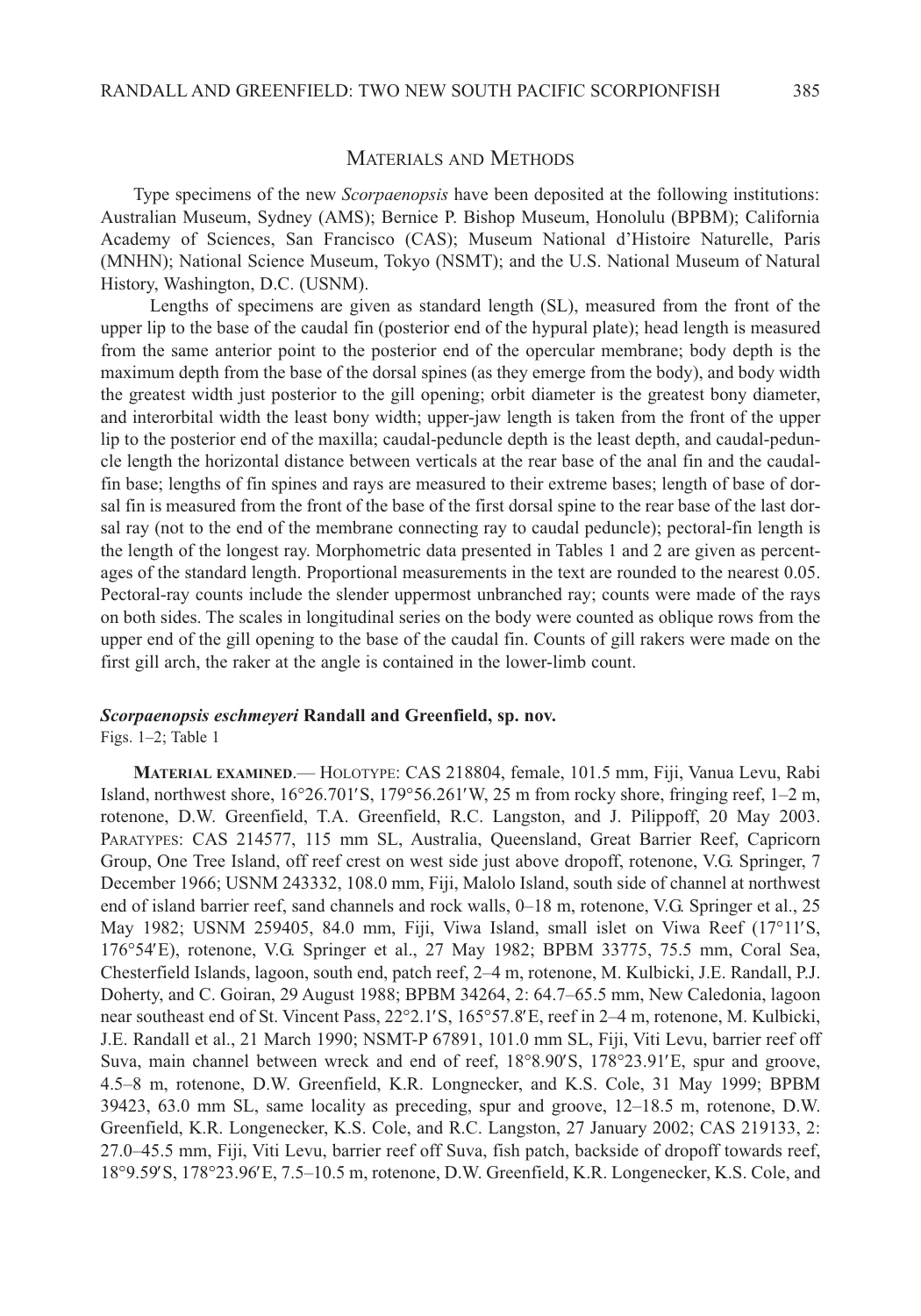R.C. Langston, 2 February 2002; USNM 375892, 94.0 mm, Fiji, nearly the same locality as preceding, 18°9.545′S, 178°23.974′E, 8.5–15 m, same collectors, rotenone, 3 February 2002; AMS I.42980-001, 79.0 mm, Fiji, Viti Levu, off Suva, Makuluva Island, west side, 18°11.227′S, 178°31.040′E, edge of cut in reef, very silty, 3–5 m, same collectors, rotenone, 4 February 2002; BPBM 39424, 2: 38.5–95.5 mm, Fiji, Viti Levu, off Suva, outside barrier reef about 1 mile west of sand bank cut,  $18^{\circ}11.161'S$ ,  $178^{\circ}26.757'E$ , spur and groove, but mostly coral, 12 m, rotenone, D.W. Greenfield and K.S. Cole, 9 February 2002; CAS 219135, 107 mm, same locality as BPBM 39424, 14–15 m, rotenone, K.R. Longenecker and R.C. Langston, 9 February 2002; CAS 219134, 28 mm, Fiji, Viti Levu, off Suva, outside barrier reef, about 1 mile west of sand bank cut, 18°11.163′S, 178°26.28′E, sandy hole in reef surrounded by coral (mostly dead), 23–24 m, rotenone, D.W. Greenfield, K.R. Longenecker, K.S. Cole, and R.C. Langston, 10 February 2002; MNHN 2004-01171, 97.0 mm, Fiji, Northern Lau Group, Vanua Balavu Island, north side of island at Balavu Harbor, 17°11.212′S, 179°0.095′W, outside barrier reef, sand under an overhang, 12–15 m, rotenone, D.W. Greenfield, K.R. Longenecker, R.C. Langston, and Bio Koroi Mataitini, 8 January 2003.

**DIAGNOSIS**.— Dorsal rays XII,9; anal rays III,5; pectoral rays 17–18 (rarely 18); longitudinal scale series 44–48 (modally 46); body depth 2.8–3.05 in SL; head length 2.2–2.3 in SL; snout length 3.0–3.15 in head length; orbit diameter 4.65–4.95 in head length; nearly one-half of orbit extending above dorsal profile of head; interorbital width 6.75–7.2 in head length; pair of interorbital ridges flaring posteriorly, then curving medially to join slight incurved ridge at front of occipital pit; median interorbital ridge extending half way back in interorbital space; occipital pit shallow and not flat; no coronal spines; no pretympanic spines; suborbital pit not well developed; suborbital ridge with four spines, the first on lacrimal; two ventral spines on lacrimal, one directed mainly anteriorly and the other curving posteriorly; first dorsal spine 1.9–2.4 in second spine; third dorsal spine longest, 2.2–2.7 in head length; eleventh dorsal spine 1.55–2.0 in twelfth spine; second anal spine 1.65–2.0 in head length; no supraoccipital tentacle; color variable, the darkest blotches usually above tip of upper opercular spine, two on lateral line, two obliquely above and forward of these, two in soft portion of dorsal fin, and one in anal fin. Largest type specimen, 115 mm.

**DESCRIPTION**.— Dorsal rays XII,9; anal rays III,5; all dorsal and anal soft rays branched, the last to base; pectoral rays 17 (17, two of 28 counts are 18), the second to fourth branched (second to fourth, fifth, or sixth branched in paratypes); pelvic rays I,5, all soft rays branched; principal caudal rays 13, the middle 11 branched; upper and lower procurrent caudal rays 7, the most posterior segmented; lateral-line scales 22 (22–23), plus two on base of caudal fin, the first at upper end of gill opening spinous, the next few progressively less so; longitudinal scale series 46 (44–48; one of 14 with 44, three with 45, six with 46, three with 47, and one with 48); scales above lateral line to middle of dorsal fin 8; scales below lateral line to origin of anal fin about 16; median predorsal scales about 9; circumpeduncular scales about 25; gill rakers  $5 + 9$ ; pseudobranchial filaments of holotype 31 (26 for 79-mm paratype); vertebrae 24.

Body depth 2.8 (2.55–3.05) in SL; body width 1.4 (1.25–1.6) in body depth; head length 2.2  $(2.2–2.3)$  in SL; snout length 3.15 (3.0–3.05) in head length; orbit diameter 4.8 (4.65–5.2) in head length; nearly one-half of orbit extending above dorsal profile of head; interorbital space deeply concave, the least width 6.75 (6.8–7.35) in head length; caudal-peduncle depth 3.65 (3.7–3.95) in head length; caudal-peduncle length 3.1(2.95–3.6) in head length.

Mouth moderately large, the maxilla extending to a vertical at posterior edge of pupil, the upper-jaw length 2.0 (1.9–1.95) in head length; lower jaw projecting; mouth oblique, forming an angle of about 25° to horizontal axis of body; upper jaw with a dense band of small, slender, con-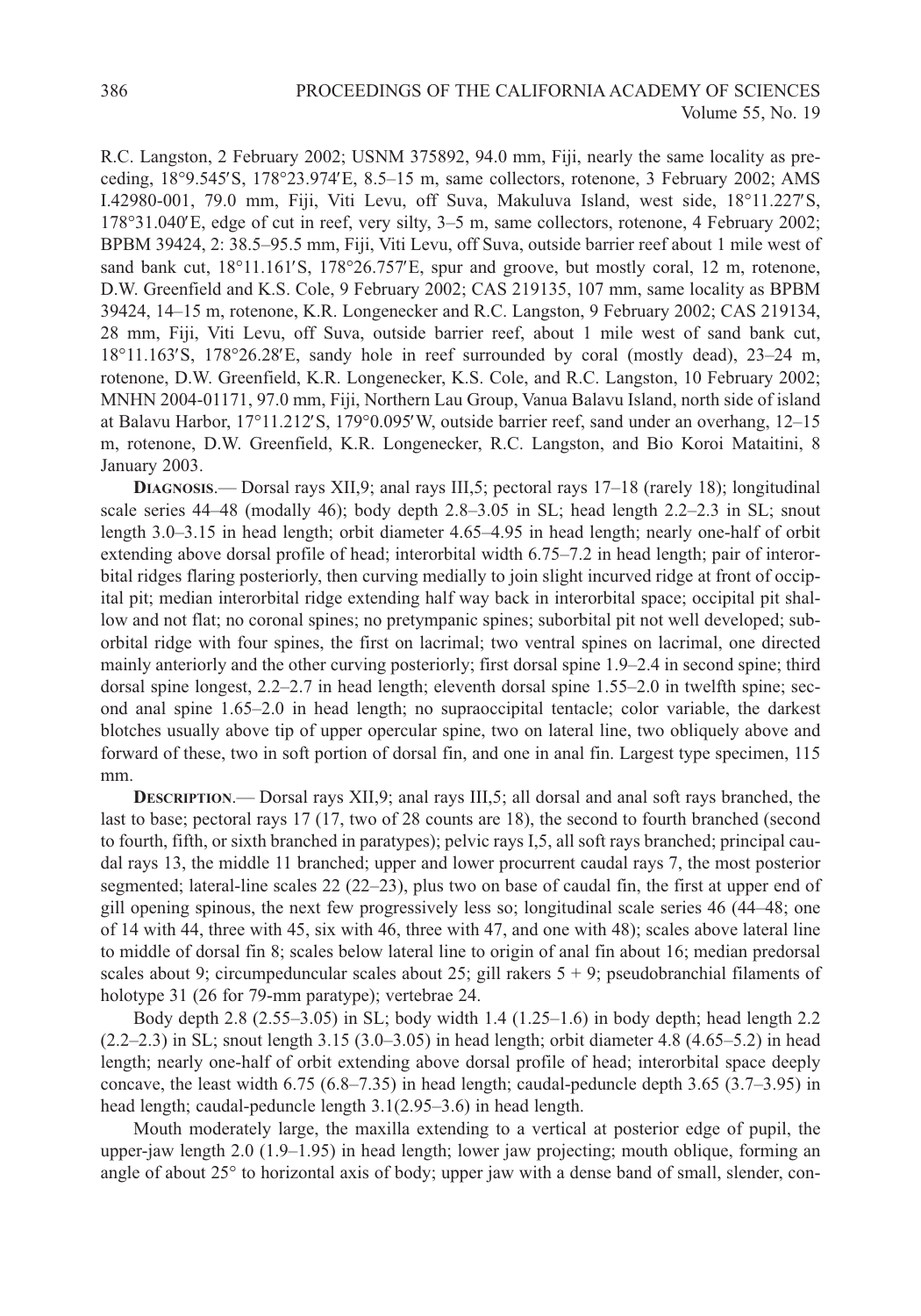

FIGURE 1. Holotype of *Scorpaenopsis eschmeyeri*, CAS 218804, female, 101.5 mm, Fiji (D.W. Greenfield).



FIGURE 2. Paratype of *Scorpaenopsis eschmeyeri*, BPBM 33775, male, 75.5 mm, Chesterfield Islands, Coral Sea (J.E. Randall).

ical, incurved, and inwardly depressible teeth in about six to seven rows, narrowing to two or three rows posteriorly, the symphyseal gap at front of jaw about one-third pupil diameter in width; lower jaw with a similar band of teeth in about five or six rows anteriorly, narrowing to one or two posteriorly; three irregular rows of small, slender, incurved, conical teeth forming a V on vomer; no teeth on palatines. Tongue short, very thick and broadly rounded, with a slender rod-like median anterior projection. Gill rakers short, with small spinules, the longest at angle, equal in length to longest gill filaments.

Head spination typical of the genus; no coronal spines; pair of interorbital ridges flaring posteriorly, then curving medially to join slight incurved ridge at front of occipital pit; median interorbital ridge extending half way back in interorbital space; occipital pit shallow and not flat; tympan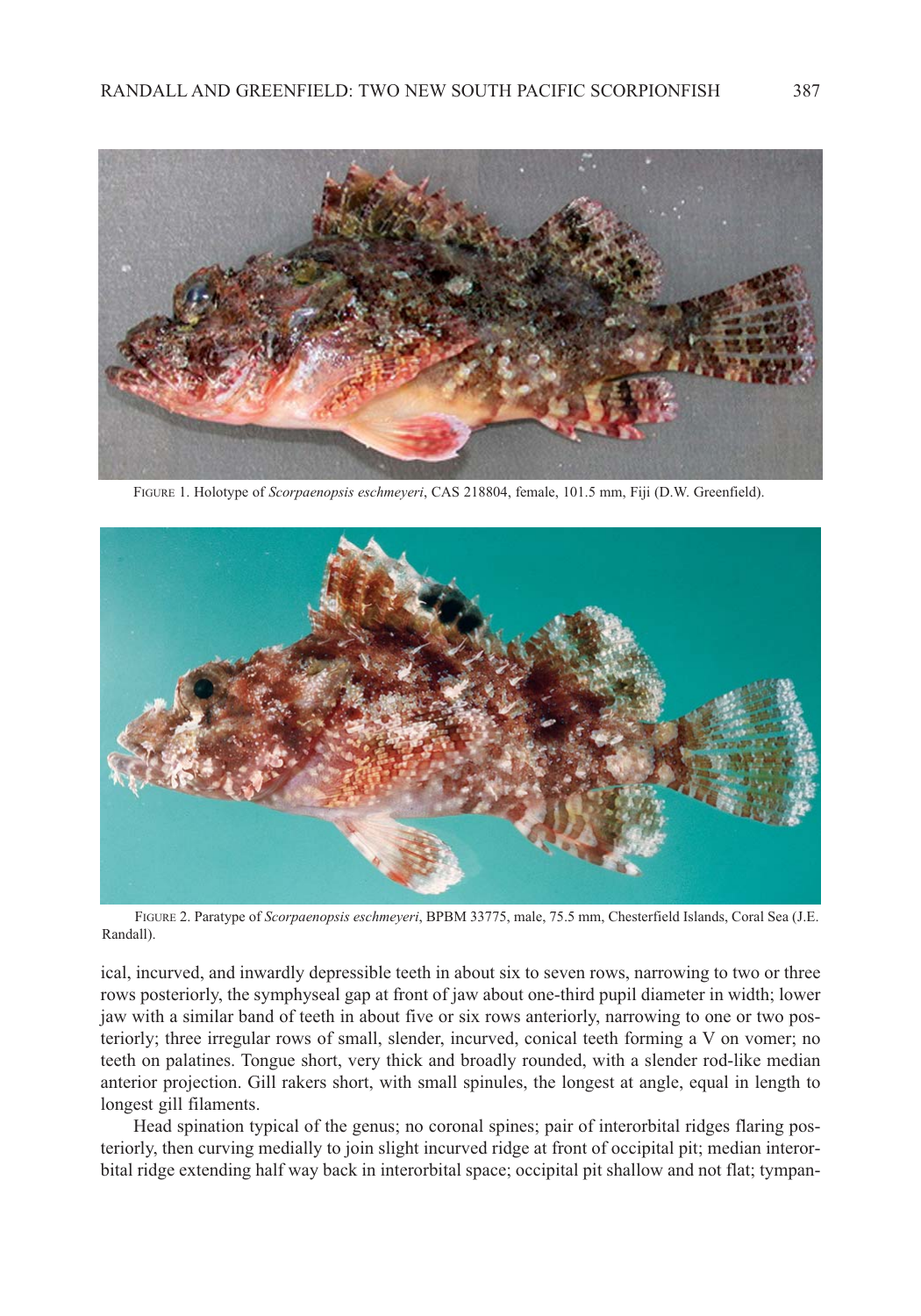ic spines about equal in length to postocular spines; parietal, and nuchal spines strongly recurved, sharing a broad base; three very small sphenotic spines, followed by the pterotic, lower posttemporal and supracleithral spines; upper posttemporal spine very small; no developed postocular spines; nasal spines small; suborbital pit between anterior part of orbit and large bony knob on lacrimal not deep; suborbital ridge with four spines, the first on lacrimal more erect; lacrimal with a dorsoanterior ridge, an anterior ridge (without a sharp anterior tip), and two ventral spines, one strongly directed anteriorly and the other curving posteriorly; two opercular spines, the upper flat, without a ridge, the lower preceded by a slightly curved ridge with a short ridge above and adjacent to its base; four preopercular spines, the uppermost with an anterior supplemental spine, the lowermost very short; clavicular spine strong, projecting dorsoposteriorly, without a median ridge.

No supraocular tentacle; a small tentacle associated with anterior ventral spine of lacrimal and two large flat fimbriate tentacles following posterior spine; a series of four small cutaneous flaps on lower jaw just below lower lip; a few small flaps on lower edge of preopercle and three slender ones posteriorly on upper part of maxilla; body with very small scattered cutaneous flaps; lateral line with flaps on fourth, sixth, ninth (largest), thirteenth, sixteenth (small), and twentieth scales.

Anterior nostril below base of nasal spine, with a posterior fimbriate flap about twice as long as spine; posterior nostril at edge of orbit below preocular spine, with a low fleshy rim.

Scales on body ctenoid, becoming cycloid ventrally on abdomen, chest, and prepectoral area, extending onto base of pectoral fins in a broad V-shape; cycloid scales basally on opercle, including a few embedded scales above base of ridge of lower spine; scales on opercular flap between opercular spines; no scales on fins except three vertical rows on base of caudal fin.

Origin of dorsal fin above supracleithral spine, the predorsal length 2.45 (2.3–2.5) in SL; first dorsal spine 2.2 (1.9–2.4) in second spine, 7.1 (6.2–7.35) in head length; third dorsal spine longest, 2.7 (2.2–2.65) in head length; eleventh dorsal spine 1.75 (1.55–2.0) in twelfth spine; last dorsal soft ray joined by membrane to dorsal edge of caudal peduncle above base of penultimate lateral-line scale; origin of anal fin below base of first dorsal soft ray, the preanal length 1.4 (1.35–1.4) in SL; first anal spine 4.1 (3.5–4.2) in head length; second anal spine much longer than third, 2.0 (1.65–1.9) in head length; first anal soft ray longest, 1.9 (1.5–2.0) in head length; caudal fin slightly rounded, 1.6 (1.55–1.65) in head length; sixth and seventh pectoral rays longest, 1.45 (1.35–1.6) in head length; origin of pelvic fins below base of third dorsal spine (hence distinctly posterior to base of pectoral fins), the prepelvic length 2.5 (2.5–2.6) in SL; pelvic spine 2.7 (2.4–2.8) in head length; pelvic fins approaching or extending slightly posterior to anus, the second ray longest, 1.6  $(1.5-1.7)$  in head length.

*Color of holotype in alcohol*: body brownish gray, becoming white on abdomen and chest, with six irregular blackish blotches along back, progressively smaller posteriorly, a black spot above clavicular spine, and less distinct blackish blotches along or near lateral line; ventral part or body from above anus to base of caudal with irregular near-white blotches, the largest lightbulbshape on lower half of caudal peduncle; head brownish gray, pale ventrally, with light gray-brown blotches; a black spot on opercular membrane above upper opercular spine, and another on lower part of opercle below level of upper preopercular spine; a large dark blotch above and posterior to upper corner of maxilla; maxilla blotched with white; lips crossed with dark gray-brown spots; spinous portion of dorsal fin mottled gray and whitish, the soft portion gray along about basal third, whitish on outer two-thirds, with two slightly oblique blackish cross bands, the more anterior the most distinct; anal fin white with four irregular oblique dark bands, the third darkest; caudal fin pale with four or five brownish gray spots forming irregular bars; pectoral fins pale gray-brown, whitish distally, with irregular dark brownish gray cross bands; pelvic fins whitish with a few faint gray blotches on outer part of first four soft rays.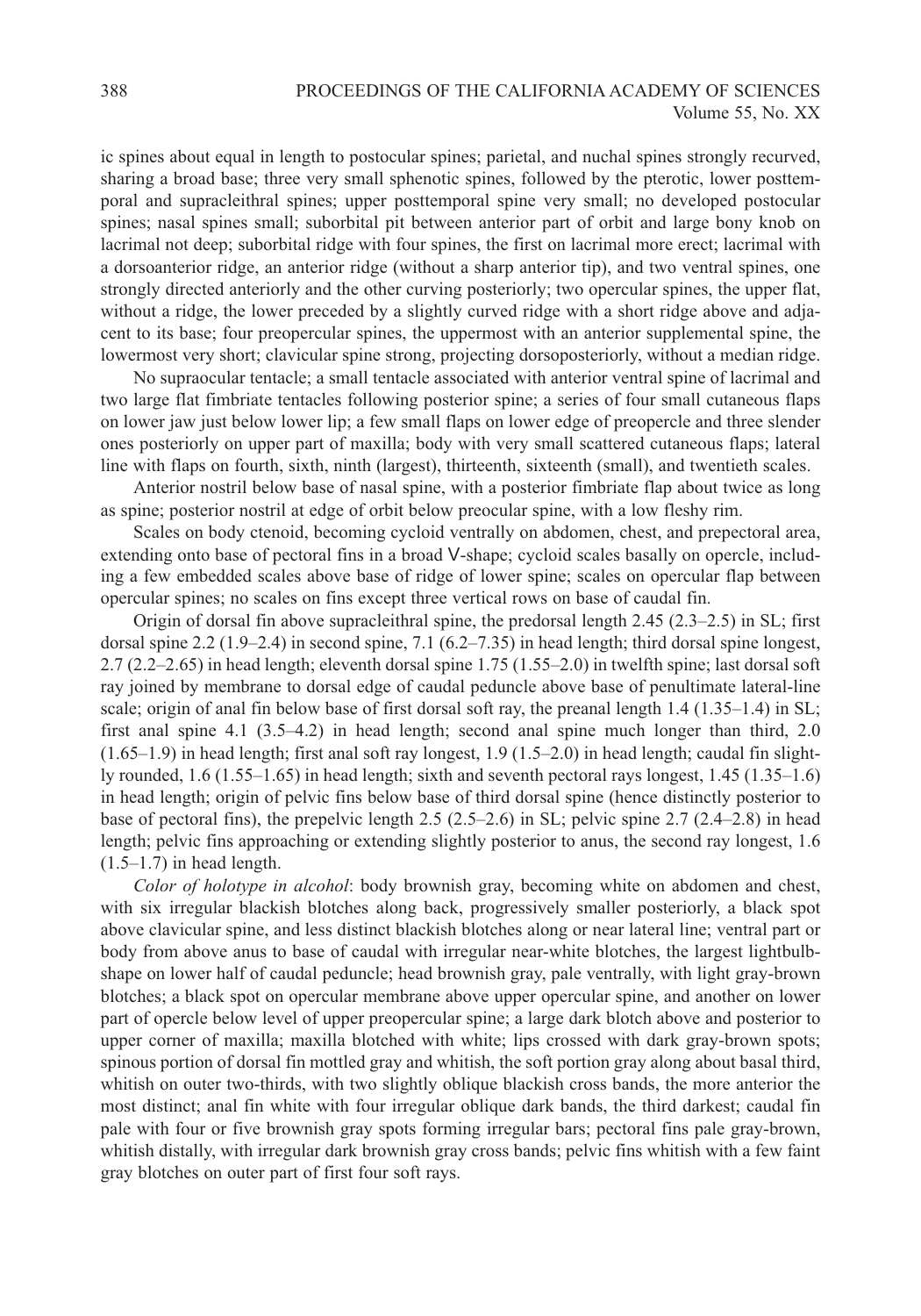|                         | CAS<br>218804 | CAS<br>219133 | <b>BPBM</b><br>34264 | <b>BPBM</b><br>33775 | AMS I.<br>42980 | <b>USNM</b><br>375892 | 39198  | <b>BPBM NSMT-P</b><br>67891 | CAS<br>214577 |
|-------------------------|---------------|---------------|----------------------|----------------------|-----------------|-----------------------|--------|-----------------------------|---------------|
|                         |               |               |                      |                      |                 |                       |        |                             |               |
| Sex                     | female        | immature      | male                 | male                 | female          | female                | female | female                      | female        |
| Standard Length (mm)    | 101.5         | 45.5          | 65.5                 | 75.5                 | 79              | 94                    | 95.5   | 101                         | 115           |
| Body depth              | 35.7          | 32.8          | 33.8                 | 35.2                 | 33.7            | 33.7                  | 34.5   | 34.2                        | 39.4          |
| Body width              | 25.9          | 22            | 22.6                 | 24.1                 | 25.2            | 26.7                  | 24.6   | 23.8                        | 24.7          |
| Head length             | 45.3          | 43.8          | 44                   | 44.6                 | 43.9            | 44.7                  | 44.8   | 45.5                        | 45.5          |
| Snout length            | 14.3          | 14.5          | 14.6                 | 15.2                 | 14.3            | 14.6                  | 14.6   | 14.8                        | 15            |
| Orbit diameter          | 9.3           | 9.2           | 9.2                  | 9.3                  | 8.9             | 9.6                   | 9.6    | 9.5                         | 8.8           |
| Interorbital width      | 6.7           | 6.6           | 6.3                  | 6.1                  | 6.2             | 6.6                   | 6.5    | 6.6                         | 6.2           |
| Caudal-peduncle depth   | 12.4          | 11.5          | 11.5                 | 11.9                 | 11.7            | 11.7                  | 12.1   | 11.5                        | 12.3          |
| Caudal-peduncle length  | 14.7          | 14.5          | 13.5                 | 13.9                 | 14.9            | 14.3                  | 12.6   | 12.9                        | 12.7          |
| Upper-jaw length        | 22.9          | 22.2          | 22.3                 | 23.7                 | 22.8            | 22.9                  | 23.1   | 23.7                        | 23.4          |
| Predorsal length        | 41            | 40            | 39.9                 | 40.4                 | 40.2            | 40.5                  | 41.5   | 41.7                        | 40.5          |
| Preanal length          | 72.5          | 72.2          | 71                   | 70.8                 | 71.3            | 72.6                  | 72.8   | 73                          | 72.7          |
| Prepelvic length        | 40.1          | 39.2          | 38.3                 | 39.7                 | 38.8            | 39                    | 39.3   | 39.7                        | 41.1          |
| Dorsal-fin base         | 57.2          | 56.4          | 55.2                 | 57.6                 | 58.6            | 57                    | 55.1   | 55.2                        | 57.9          |
| First dorsal spine      | 6.4           | 7.1           | $\overline{7}$       | 6.8                  | 6.8             | 6.9                   | 7.2    | 6.2                         | 7.1           |
| Second dorsal spine     | 13.3          | 17.1          | 14.9                 | 14.8                 | 14              | 13.9                  | 13.8   | 14                          | 14.9          |
| Longest dorsal spine    | 16.7          | 19.8          | 18.7                 | 19.6                 | 18.3            | 18.1                  | 18.3   | 17.1                        | 18.4          |
| Eleventh dorsal spine   | 7.9           | 7.7           | 7.7                  | 8                    | 7.6             | 8.5                   | 8.4    | 9                           | 8.2           |
| Twelfth dorsal spine    | 13.8          | 14.5          | 14.3                 | 15.2                 | 15.1            | 13.9                  | 14.6   | 13.9                        | 14.1          |
| Longest dorsal soft ray | 18.9          | 19.8          | 19.9                 | 20.2                 | 18              | 18.4                  | 19.9   | 18.5                        | 19.6          |
| Anal-fin base           | 14.5          | 15.9          | 14.8                 | 16.4                 | 16.8            | 15.6                  | 14.7   | 15                          | 14.5          |
| First anal spine        | 10.8          | 11.4          | 10.5                 | 12.1                 | 12.6            | 10.7                  | 12     | 10.9                        | 12.4          |
| Second anal spine       | 22.6          | 24.8          | 26.7                 | 27.1                 | 25.9            | 24.2                  | 25.2   | 23.8                        | 25.3          |
| Third anal spine        | 19.3          | 20.4          | 21.7                 | 21.2                 | 21.4            | 20.1                  | 21.2   | 19.4                        | 19.4          |
| Longest anal soft ray   | 24.1          | 24.5          | 26.8                 | 24.9                 | 24.8            | 23.5                  | 24     | 23                          | 23.3          |
| Caudal-fin length       | 27.8          | 28.7          | 29.3                 | 29.2                 | 27.8            | 27.7                  | 27.6   | 27.6                        | 28.4          |
| Pectoral-fin length     | 31            | 32.6          | 30.7                 | 31.8                 | 31.4            | 30.9                  | 30.7   | 28.7                        | 29.6          |
| Pelvic-spine length     | 16.7          | 17.3          | 17.5                 | 18.7                 | 16.7            | 15.6                  | 16.9   | 16.4                        | 17            |
| Pelvic-fin length       | 27.8          | 28.3          | 28.1                 | 27                   | 29              | 28.2                  | 27.2   | 26.5                        | 27            |

TABLE 1. Proportional measurements of type specimens of *Scorpaenopsis eschmeyeri* expressed as percentages of the standard length.

*Color of holotype when fresh*: body above pectoral fin to below ninth dorsal spine mottled reddish brown, becoming mottled reddish gray posteriorly to caudal peduncle where irregularly marked with pale red and dark reddish brown; dark brown blotches more conspicuous than on preserved specimen; cutaneous flaps dorsally on body and on lateral line pale bluish gray, those on lower side pale tan with white edges; abdomen pale salmon; head mottled brownish red, pale orange-red ventrally and on chest and lower part of prepectoral area; head, body, median fins, and upper part of pectoral fins with numerous white dots, many grouping to form irregular markings;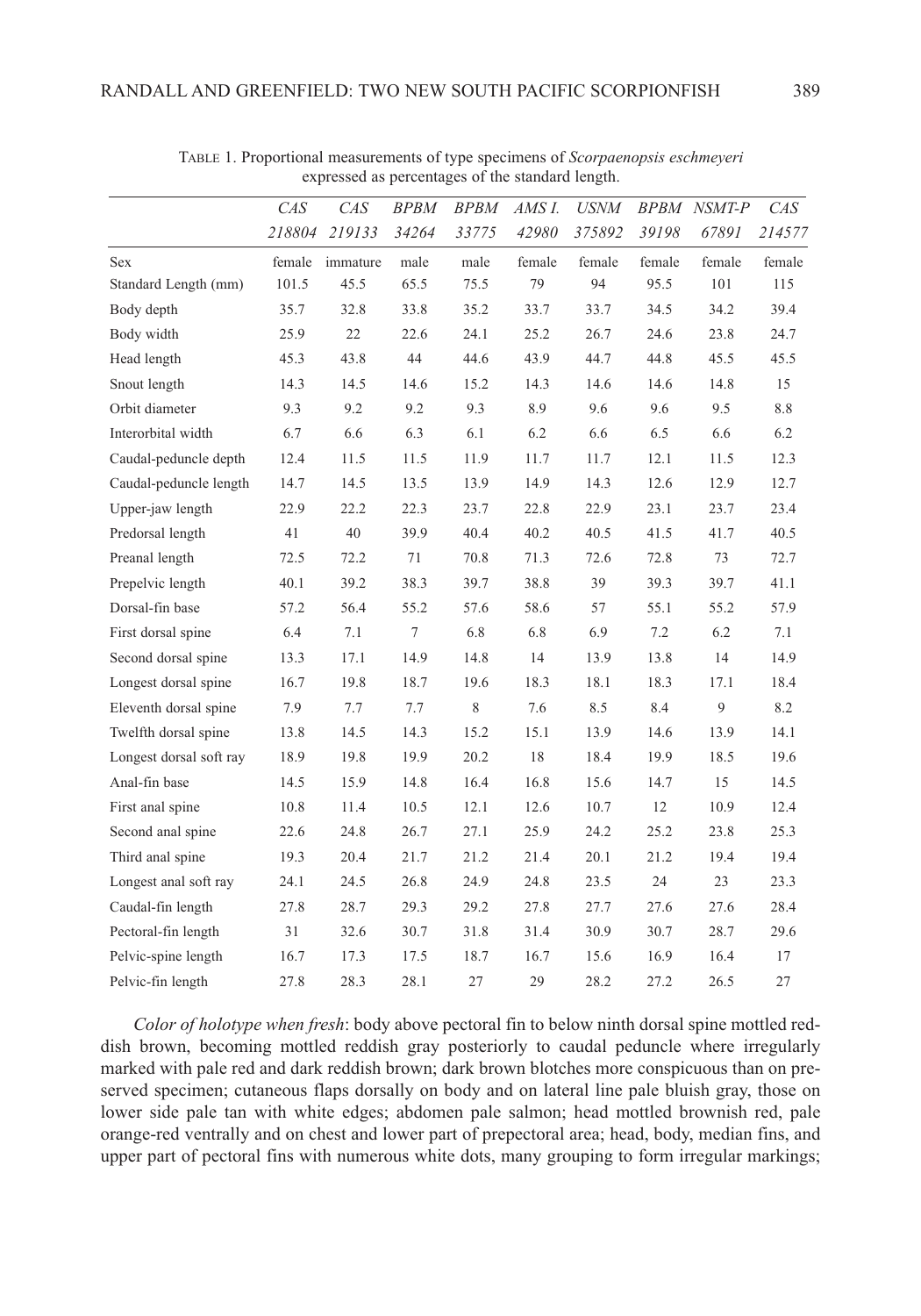areas of dorsal and anal fins indicated as pale in preservative were light red when fresh; caudal-fin membranes transparent, the rays banded with pale red and dark reddish brown; pectoral fins similar in color to caudal fin, the lower ten rays more banded in light red; pelvic fins with a large circular light red area covering most of outer three-fifths of fin, the margin white, the base pale salmon.

**ETYMOLOGY**.— Named in honor of William N. Eschmeyer in recognition of his research on the Scorpaenidae.

**REMARKS**.— In their revision of *Scorpaenopsis*, Randall and Eschmeyer (2001:59) listed seven lots of the genus from Fiji, New Caledonia, Chesterfield Islands in the Coral Sea, and One Tree Island of the Capricorn Group, southern Great Barrier Reef as nontype specimens of *S. possi*. These specimens lack the pretympanic spine that is unique to *S. possi*. No typical specimens of *S. possi* were found at any of these localities. Randall and Eschmeyer suggested that these specimens represent a southwestern population of *S. possi* in the Pacific. Our additional 12 specimens from Fiji, 27–108 mm SL, provided for more comparison with *S. possi* and the conclusion that this population represents a new species.

Our first suspicion that the specimens from the southwest Pacific represent a new species was noting their small size compared to *S. possi*, with mature females as small as 79 mm SL. Twenty specimens of *S. eschmeyeri* are 142 mm SL or less (these include the lot of three uncataloged CAS nontype specimens of *S. possi* listed by Randall and Eschmeyer, which have been lost). Nineteen of these are 117 mm SL or less. Seventy type specimens of *S. possi* are larger than 117 mm SL, and 18 range from 142–194 mm SL, the largest from Rarotonga, Cook Islands.

The 142-mm specimen of *S. eschmeyeri* is one of two specimens from the Capricorn Group of the southern Great Barrier Reef listed as nontypes of *S. possi* by Randall and Eschmeyer (then as CAS uncat.). The smaller specimen, 115 mm SL, is now CAS 214577. The larger specimen is tentatively identified as *S. eschmeyeri*, but it is not listed as a paratype because of its unusual large size compared to the other type specimens and because it was preserved with the mouth rigidly and fully open and the body curved, hence making accurate measurements difficult. It is cataloged separately as CAS 219194.

Although we found no meristic differences to separate *S. eschmeyeri* from *S. possi*, four measurements serve to differentiate the two species when comparing specimens of the same size range: head length, snout length, upper-jaw length, and predorsal length.

The head length of 10 Bishop Museum paratypes of *S. possi* from 59–121 mm SL is 42.5–43.4% SL, compared to 43.9–45.5% for 17 *S. eschmeyeri*. The snout length of *S. possi* is 13.4–14.2% SL (except BPBM 29332, 86 mm SL, from the Ryukyu Islands with 14.9%), compared to 14.3–15.9% for *S. eschmeyeri*. The upper-jaw length of *S. possi* is 20.6–22.5% SL, compared to 22.2–24.5% SL for *S. eschmeyeri*. The predorsal length of *S. possi* is 37.0–39.8% SL, compared to 39.9–42.1% SL for *S. eschmeyeri*.

The best character to separate the two species is the presence of pretympanic spines in *S. possi* (larger than about 60 mm SL) and their absence in *S. eschmeyeri*.

The two species are not known to coexist. *Scorpaenopsis possi* ranges from the Red Sea and east coast of Africa to the islands of French Polynesia except Rapa. The distribution in the western Pacific is from Taiwan to the Solomon Islands. *Scorpaenopsis eschmeyeri* is currently represented by specimens from Fiji, New Caledonia, the Chesterfield Islands in the Coral Sea, and the southern Great Barrier Reef.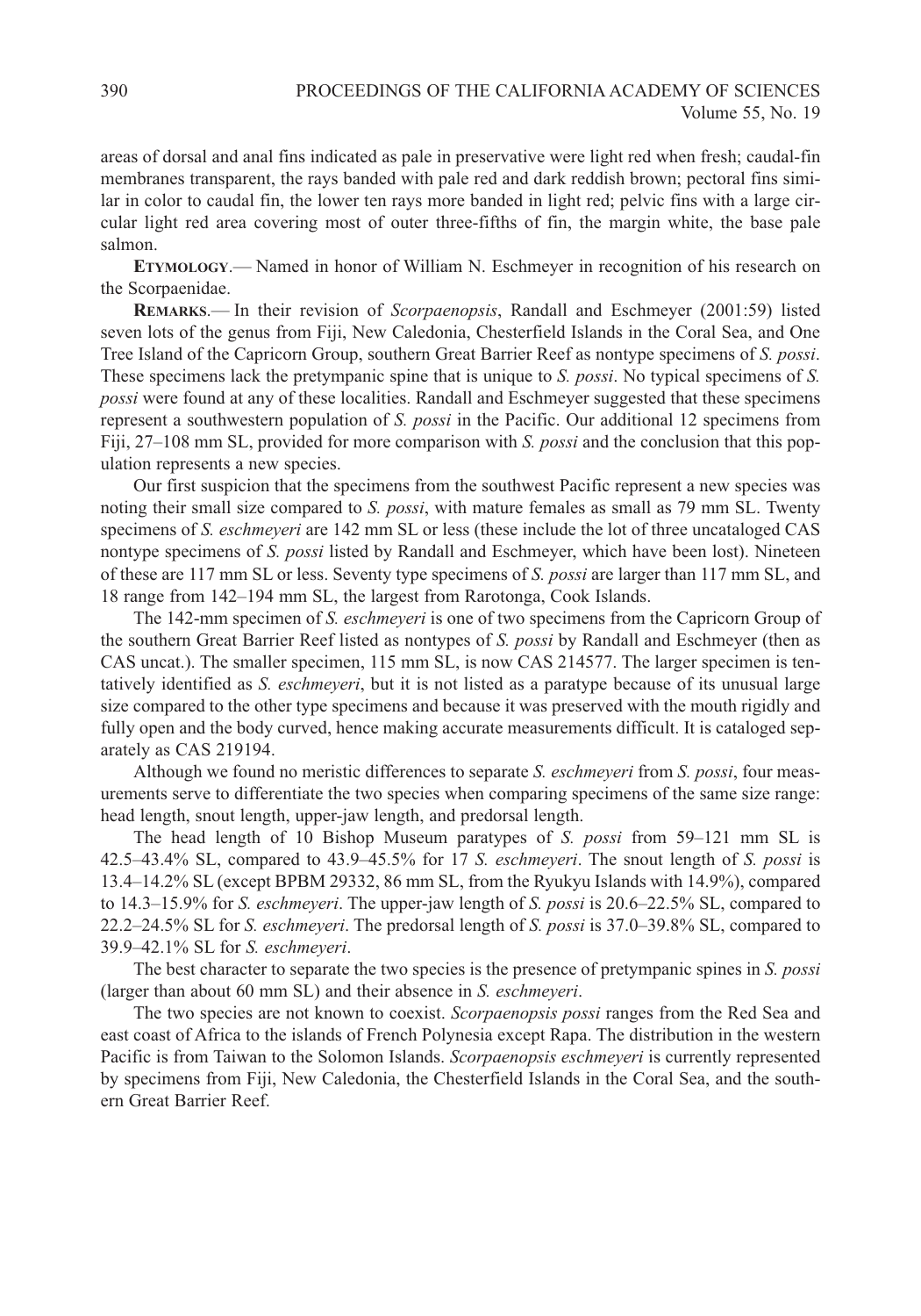#### *Scorpaena lacrimata* **Randall and Greenfield, n. sp.**

Fig. 3; Table 2

**MATERIAL EXAMINED**.— Holotype: BPBM 31706, female, 198.0 mm, Society Islands, Tahiti, 400 m, hook and line, Michel Kung (via Louise Wrobel), 24 October 1990.

**DIAGNOSIS**.— Dorsal rays XII,9; anal rays III,5; pectoral rays 17; longitudinal scale series 61; body depth 2.5 in SL; head length 2.15 in SL; snout length 3.2 in head length; orbit diameter 4.6 in head length; about one-third of orbit extending above dorsal profile of head; interorbital width 7.35 in head length; pair of interorbital ridges curving at front of occipital pit to join tympanic spines; median interorbital ridge extending half way back in interorbital space; occipital pit quadrangular and moderately deep; no coronal spines; no suborbital pit; suborbital ridge with four spines, the first on lacrimal; first dorsal spine 1.8 in second spine; third and fourth dorsal spines longest, equal to second anal spine, 2.35 in head length; eleventh dorsal spine 1.65 in twelfth spine; supraoccipital tentacle present; small tentacles associated with ventral spines of lacrimal; no tentacles or cutaneous flaps on chin or on body; a row of small teeth on palatines; pale yellowish in alcohol, with scattered small dark brown spots on head, body, and dorsal fin; a short, narrow, dark brown bar extending ventrally from middle of edge of orbit.

**DESCRIPTION**.— Dorsal rays XII,9; anal rays III,5; all dorsal and anal soft rays branched, the last to base; pectoral rays 17, the second to eighth branched; pelvic rays I,5, all soft rays branched; principal caudal rays 14, the median 12 branched, the lower simple rays thickened; upper and lower procurrent caudal rays 7, the posterior two segmented lateral-line scales 22, the first two spinous; longitudinal scale series 61; scales above lateral line to middle of dorsal fin 10; scales below lateral line to origin of anal fin 19; median predorsal scales about 9; circumpeduncular scales about 25; gill rakers 4 + 10; pseudobranchial filaments 52; vertebrae 24.

Body deep for the genus, the depth 2.5 in SL; body width 1.6 in body depth; head length 2.15 in SL; snout length 3.2 in head length; orbit diameter 4.6 in head length; about one -third of orbit extending above dorsal profile of head; interorbital space deeply concave, the least width 7.35 in head length; caudal-peduncle depth 3.9 in head length; caudal-peduncle length 3.1 in head length. Mouth terminal and large, the maxilla extending to below posterior edge of orbit, the upper-jaw length 2.0 in head length; mouth oblique, forming an angle of about 25° to horizontal axis of body; upper jaw with a dense band of small, slender, conical, incurved, and inwardly depressible teeth in about eight rows, narrowing to two or three rows posteriorly, the symphyseal gap at front of jaw one-half pupil diameter in width; lower jaw with a similar band of teeth in about six or seven rows anteriorly, narrowing to two rows posteriorly; a single row of small, slender, incurved, conical teeth forming a 'V' on vomer; similar teeth in a single row on palatines. Tongue thick and triangular with a fleshy rounded tip, the upper surface coarsely plicate. Gill rakers short, with spinules, the longest at angle nearly as long as longest gill filaments.

Head with the usual complement of head spines, most prominent and retrorse; no coronal spines; pair of interorbital ridges flaring posteriorly, each curving laterally at anterior edge of occipical pit to join tympanic spine; median interorbital ridge extending half way back in interorbital space; occipital pit quadrangular, flat, and moderately deep; tympanic, parietal, and nuchal spines broad-based and of about equal size; two sphenotic spines, followed by the pterotic, lower posttemporal (upper posttemporal directly above), and supracleithral spines; two very small postocular spines (only as small bumps on right side); no suborbital pit; suborbital ridge with four spines, the first on lacrimal more erect; lacrimal with four other spines, the first mainly a forwarddirected ridge with a very short free tip; second and third spines directed dorsoventrally (the third clearly shortest), the last spine curving ventroposteriorly; two opercular spines, slender and not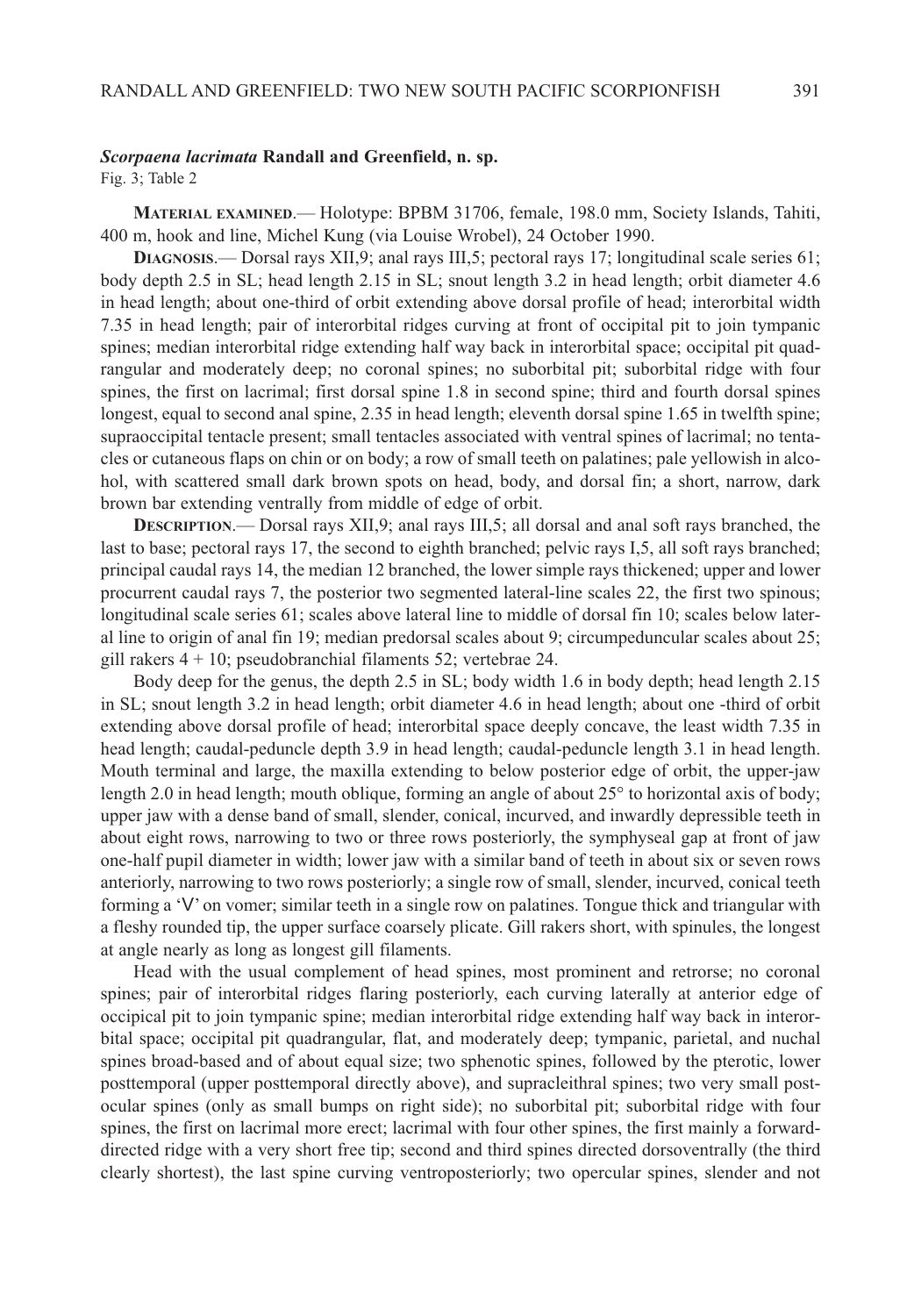divided, each preceded by a prominent ridge, the upper TABLE 2. Proportional measurements of holocurved, and the lower slightly curved; five preopercular type of *Scorpaena lacrimata* as percentages spines, the uppermost with a strong anterior supplemental spine, the lower two very short; clavicular spine strong, projecting dorsoposteriorly, with a slight median ridge.

A fleshy supraorbital tentacle about three-fourths orbit diameter in length between supraocular and postocular spines; a small slender tentacle ventrally at front of lacrimal, another at base of second ventral spine of lacrimal, and one with last lacrimal spine, broad and as long as spine; a few small tentacles on lower edge of preopercle, the largest with the fifth preopercular spine; no flaps or tentacles detected on chin or elsewhere on head and body.

Anterior nostril below base of nasal spine, with a posterior fimbriate flap longer than spine; posterior nostril at edge of orbit below preocular spine, with a slight membranous rim, the posterior edge with a few cirri.

Scales on body ctenoid, becoming cycloid ventrally on abdomen and on chest; prepectoral scales embedded; cycloid scales dorsally on opercle above upper spine; no scales on opercular flap above upper spine or below lower spine, but many on flap between spines; no scales on fins except three vertical rows on base of caudal fin.

Origin of dorsal fin above upper posttemporal spine, the predorsal length 2.7 in SL; first dorsal spine 1.8 in second spine, 5.1 in head length; third and fourth dorsal spines longest, 2.35 in head length; eleventh dorsal spine 1.65 in twelfth spine; second and third dorsal soft rays longest, 2.8 in head length; last dorsal soft ray

of the standard length

|                        | <b>BPBM</b> |
|------------------------|-------------|
|                        | 31706       |
| Standard length (mm)   | 198.0       |
| Body depth             | 40.3        |
| Body width             | 25.3        |
| Head length            | 46.4        |
| Snout length           | 14.4        |
| Orbit diameter         | 10.1        |
| Interorbital width     | 6.3         |
| Caudal-peduncle depth  | 11.6        |
| Caudal-peduncle length | 14.5        |
| Upper-jaw length       | 22.5        |
| Predorsal length       | 37.1        |
| Preanal length         | 73.8        |
| Prepelvic length       | 43.5        |
| Dorsal-fin base        | 62.2        |
| First dorsal spine     | 9.1         |
| Second dorsal spine    | 16.3        |
| Longest dorsal spine   | 19.7        |
| Eleventh dorsal spine  | 9.6         |
| Twelfth dorsal spine   | 15.6        |
| Longest dorsal ray     | 16.4        |
| Anal-fin base          | 16.1        |
| First anal spine       | 9.9         |
| Second anal spine      | 19.7        |
| Third anal spine       | 18.2        |
| Longest anal ray       | 28.7        |
| Caudal-fin length      | 21.2        |
| Pectoral-fin length    | 27.8        |
| Pelvic-spine length    | 19.0        |
| Pelvic-fin length      | 26.5        |

joined by membrane to dorsal edge of caudal peduncle above base of penultimate lateral-line scale; origin of anal fin below base of twelfth dorsal spine, the preanal length 1.35 in SL; first anal spine 4.7 in head length; second anal spine slightly longer than third, 2.35 in head length; first and second anal soft rays longest, 1.6 in head length; caudal fin rounded, 2.2 in head length; ninth pectoral ray longest, 1.65 in head length; origin of pelvic fins posterior to base of pectoral fins, the prepelvic length 2.3 in SL; pelvic spine 2.45 in head length; pelvic fins extending posterior to anus, the second ray longest, 1.8 in head length.

*Color in alcohol*: pale yellowish with scattered dark brown spots, most on body no larger than scales, the most prominent on body above clavicular spine, above lower posttemporal and supracleithral spines, and as a curved transverse band across scaled part of nape; a short, narrow, dark brown bar extending ventrally from middle of orbit in line with a spot below second suborbital spine; a dark brown spot at convergence of opercular ridges; postorbital, sphenotic, and pterotic spines each in a dark brown blotch; occipital pit dusky with two small dark brown spots posteriorly; fourth interspinous membrane with a dusky blotch containing a vertically elongate dark brown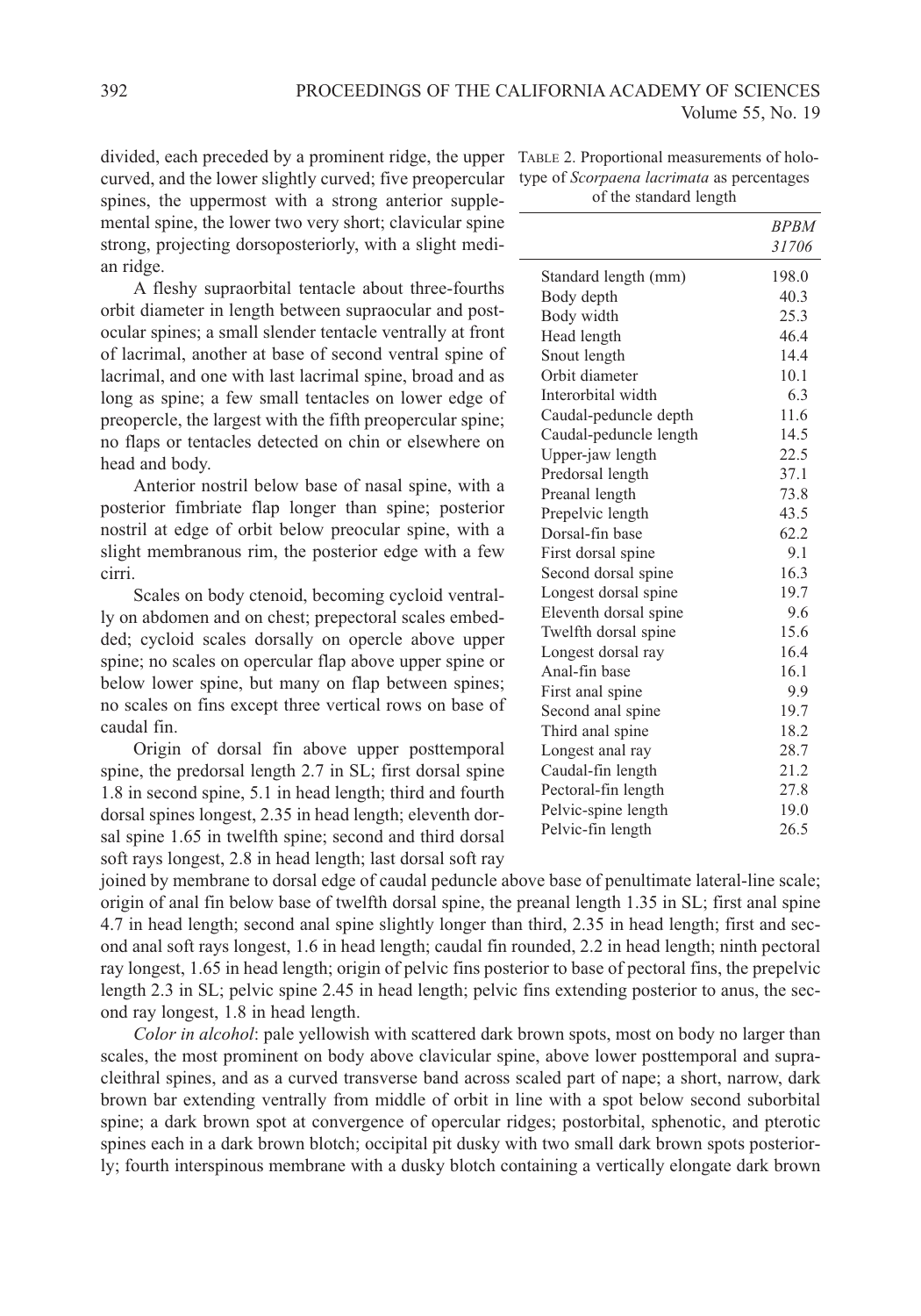

FIGURE 3. Holotype of *Scorpaena lacrimata*, BPBM 31706, 198 mm, Tahiti, 400 m (J.E. Randall).

spot; two dark blotches on fifth membrane and one on sixth, eighth, and ninth membranes; six small dark blotches on soft portion of dorsal fin, mainly on outer half; anal fin with two small dusky spots; caudal fin with dusky pigment on membranes forming a broad band across middle of fin; pectoral fins with two such transverse bands, one at base and one two-thirds out on fin; pelvic fin pale (one was removed).

**ETYMOLOGY**.— Named *lacrimata* from the Latin meaning to shed tears or weep, in reference to the short dark brown bar below the eye, reminiscent of a tear.

**REMARKS**.— No information was given on the color in life, but the fish was probably mainly red, in view of its capture in 400 m. The fins were pinned in erect position, and one pelvic fin was removed, suggesting that a photograph may have been taken, but none was provided.

Four other species of *Scorpaena* are known from islands of the South Pacific from Lord Howe Island to Easter Island. *Scorpaena lacrimata* differs from all in its greater body depth (2.5 in SL, compared to 2.7–3.1 for the mean depth of the four other species; data from Eschmeyer and Allen 1971 and Paulin 1982) and its count of 61 scales in longitudinal series. Paulin (1982) reported 48–50 scales for *S. cardinalis*, 64–67 for *S. cookii*, and 43–47 for *S. papillosa*. Eschmeyer and Allen (1971) counted 50–55 scales for *S. orgila*. The pectoral-ray count of 17 differentiates lacrimata further from *S. orgila* and *S. papillosa*, which have 15–16 pectoral rays. The chest of *S. lacrimata* is fully scaled, whereas that of *S. cookii* is naked and *S. cardinalis* has embedded scales.

Elsewhere in the Pacific, the genus *Scorpaena* is represented by two species in the Hawaiian Islands (Eschmeyer and Randall 1975), three in Japan (Nakabo 2002), two of which range to the south, and one in the Philippines (*S. hemilepidotus* Fowler). All are readily separated from *S. lacrimatus* by pectoral-ray counts except the two Hawaiian species,which differ in having 45 scales in longitudinal series, and *S. onaria* Jordan and Snyder from Japan, which has 17–19 (usually 17) pectoral rays (Motomura and Iwatsuki 1997); it is distinct in its low scale count and sharply descending anterior part of the lateral line.

Günther (1880:24, pl. 12) described *Scorpaena thomsoni* from the Juan Fernandez Island in the eastern Pacific off Chile. It seems to be the closest species to *S. lacrimata* from its color pat